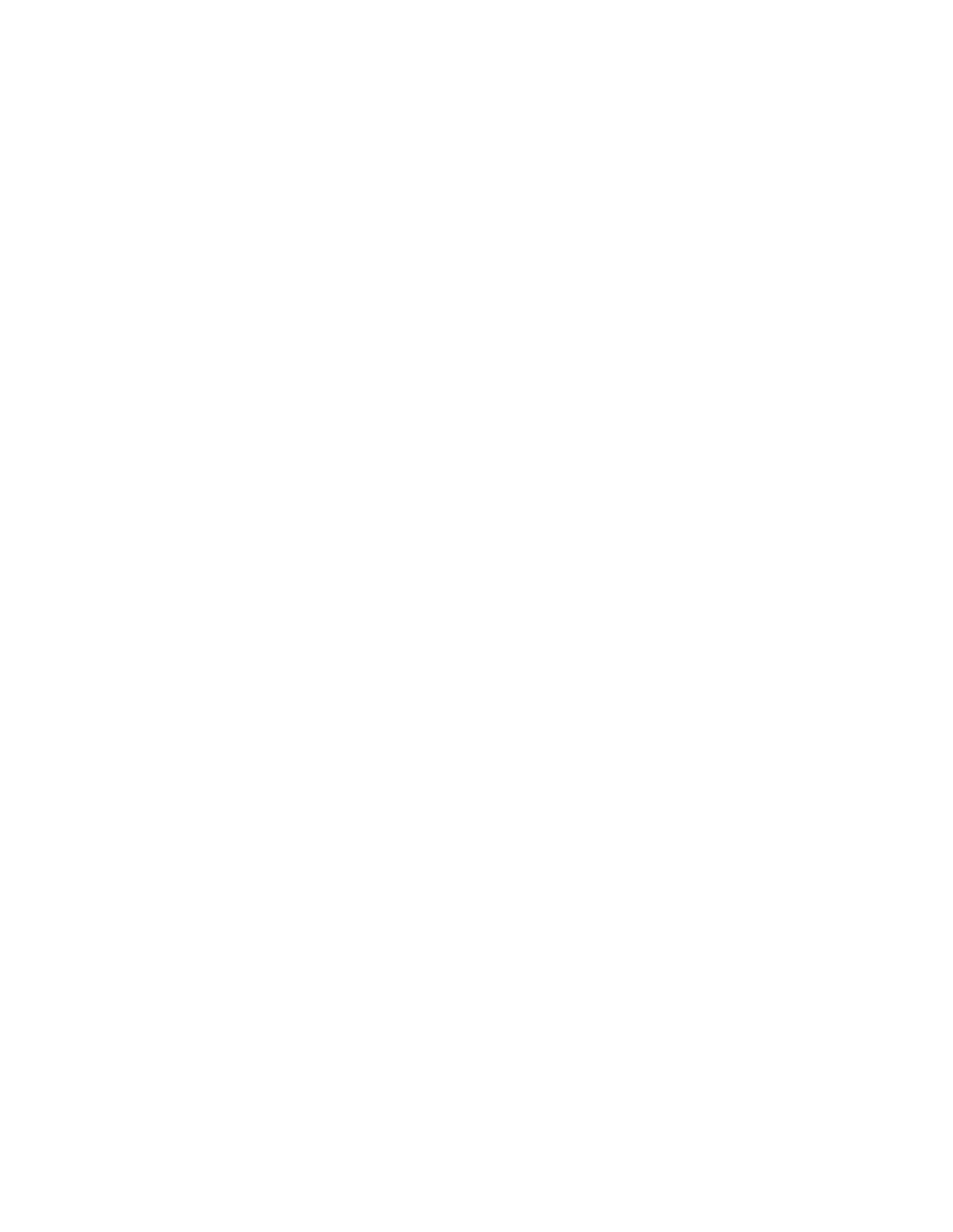## 2010 Supplemental Omnibus Operating Budget **PSHB 2921**

|                                                     | <b>FTEs</b> | <b>Near GF-S</b> | <b>Total</b> |
|-----------------------------------------------------|-------------|------------------|--------------|
| <b>Governmental Operations</b>                      |             |                  |              |
| <b>Office of the Secretary of State</b>             |             |                  |              |
| 1. Administrative Savings                           | $-8.2$      | $-1,432$         | $-1,432$     |
| <b>Commission on Salaries for Elected Officials</b> |             |                  |              |
| 2. Reduce Administrative Expenditures               | 0.0         | -6               | -6           |
| <b>Office of the Attorney General</b>               |             |                  |              |
| 3. Legal Services Reductions                        | $-1.7$      | $-174$           | $-174$       |
| <b>Caseload Forecast Council</b>                    |             |                  |              |
| 4. Reduce Administrative Expenditures               | $-0.1$      | $-26$            | $-26$        |
| <b>Department of Commerce</b>                       |             |                  |              |
| 5. Economic Development Reduction                   | $-0.2$      | $-77$            | $-77$        |
| 6. Administration Reduction                         | $-0.6$      | $-250$           | $-250$       |
| Total                                               | $-0.8$      | $-327$           | $-327$       |
| <b>Economic &amp; Revenue Forecast Council</b>      |             |                  |              |
| 7. Administrative Savings                           | $-0.1$      | $-24$            | $-24$        |
| <b>Office of Financial Management</b>               |             |                  |              |
| 8. Staff Reductions                                 | $-3.8$      | $-686$           | $-686$       |
| <b>Department of Revenue</b>                        |             |                  |              |
| 9. Reduce Administrative Expenditures               | 0.0         | $-810$           | $-810$       |
| 10. Reduce Data Warehouse                           | 0.0         | $-1,800$         | $-1,800$     |
| Total                                               | 0.0         | $-2,610$         | $-2,610$     |
| <b>Board of Tax Appeals</b>                         |             |                  |              |
| 11. Reduce Administrative Expenditures              | $-0.3$      | $-44$            | $-44$        |
| <b>Department of Information Services</b>           |             |                  |              |
| 12. Justice Information Network                     | 0.0         | $-36$            | $-36$        |
| <b>Military Department</b>                          |             |                  |              |
| 13. WYA: Unanticipated Apportionment                | 0.0         | $-260$           | $-260$       |
| Department of Archaeology & Historic Preservation   |             |                  |              |
| 14. Reduce Educational Materials                    | 0.0         | $-12$            | $-12$        |
| <b>Growth Management Hearings Board</b>             |             |                  |              |
| 15. Legal Services Reduction                        | 0.0         | $-51$            | -51          |
| <b>Total Governmental Operations</b>                | $-14.9$     | $-5,688$         | $-5,688$     |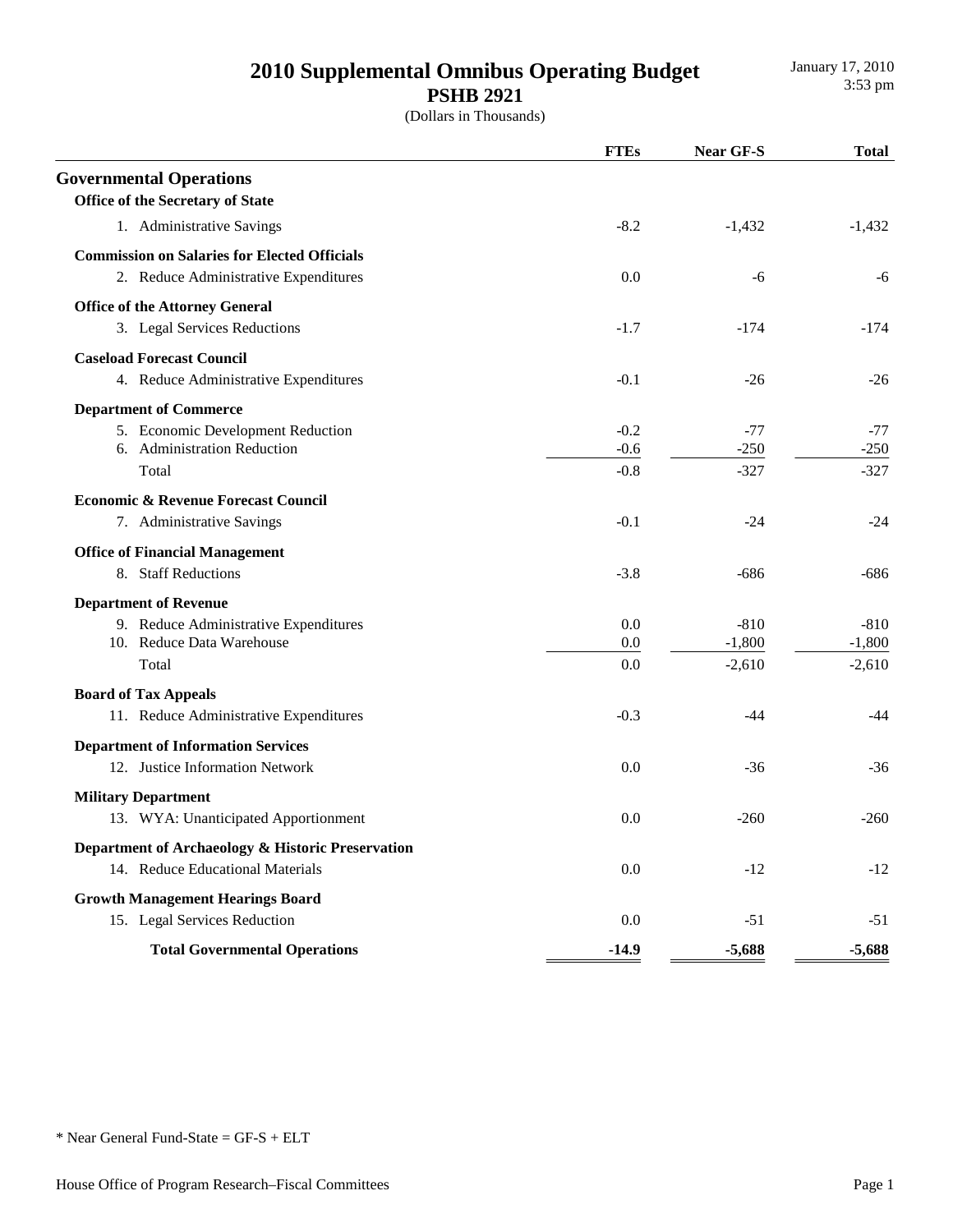January 17, 2010

**PSHB 2921**

(Dollars in Thousands)

|                                         | <b>FTEs</b> | <b>Near GF-S</b> | <b>Total</b> |
|-----------------------------------------|-------------|------------------|--------------|
| <b>DSHS</b>                             |             |                  |              |
| <b>Children and Family Services</b>     |             |                  |              |
| 16. Passport Program                    | 0.0         | $-171$           | $-341$       |
| 17. Consolidate Printing Functions      | 0.0         | $-62$            | $-117$       |
| 18. Human Resources Reduction           | $-1.6$      | $-159$           | $-336$       |
| 19. Foster Care Health Care to MA       | $-7.2$      | $-1,218$         | $-2,436$     |
| Total                                   | $-8.8$      | $-1,610$         | $-3,230$     |
| <b>Juvenile Rehabilitation</b>          |             |                  |              |
| 20. Consolidate Printing Functions      | 0.0         | $-5$             | $-5$         |
| 21. WSIPP Contract Reduction            | 0.0         | $-90$            | $-90$        |
| 22. Tribal Contract Reductions          | 0.0         | $-31$            | $-31$        |
| 23. County Administration Reductions    | 0.0         | $-48$            | $-48$        |
| 24. EBP Leveraging                      | 0.0         | $-1,200$         | $-1,200$     |
| Total                                   | 0.0         | $-1,374$         | $-1,374$     |
| <b>Mental Health</b>                    |             |                  |              |
| 25. Administrative and Staff Reductions | $-3.1$      | $-154$           | $-386$       |
| 26. Consolidate Printing Functions      | 0.0         | $-17$            | $-30$        |
| Total                                   | $-3.1$      | $-171$           | $-416$       |
| <b>Developmental Disabilities</b>       |             |                  |              |
| 27. Administrative and Staff Reductions | $-36.6$     | $-3,521$         | $-5,868$     |
| 28. Consolidate Printing Functions      | 0.0         | $-24$            | $-36$        |
| Total                                   | $-36.6$     | $-3,545$         | $-5,904$     |
| <b>Long-Term Care</b>                   |             |                  |              |
| 29. Administrative and Staff Reductions | $-25.8$     | $-2,032$         | $-4,691$     |
| 30. Consolidate Printing Functions      | 0.0         | $-24$            | $-45$        |
| 31. Human Resources Reduction           | $-1.6$      | $-142$           | $-267$       |
| 32. Expedite Nursing Home Discharges    | 14.5        | $-4,025$         | $-9,761$     |
| Total                                   | $-12.9$     | $-6,223$         | $-14,764$    |
| <b>Economic Services Administration</b> |             |                  |              |
| 33. Consolidate Printing Functions      | 0.0         | $-239$           | $-555$       |
| 34. Human Resources Reduction           | $-1.6$      | $-243$           | $-395$       |
| Total                                   | $-1.6$      | $-482$           | $-950$       |
| <b>Alcohol and Substance Abuse</b>      |             |                  |              |
| 35. Administrative and Staff Reductions | $-1.5$      | $-176$           | $-240$       |
| 36. Consolidate Printing Functions      | 0.0         | $-3$             | -6           |
| Total                                   | $-1.5$      | $-179$           | $-246$       |
| <b>Medical Assistance Payments</b>      |             |                  |              |
| 37. Administrative and Staff Reductions | $-14.3$     | $-878$           | $-1,935$     |
| 38. Consolidate Printing Functions      | 0.0         | $-60$            | $-129$       |
| 39. Human Resources Reduction           | $-1.6$      | $-102$           | $-203$       |
| 40. DOC Prisoner Health Care Transfer   | 0.0         | 1,478            | 3,670        |
|                                         |             |                  |              |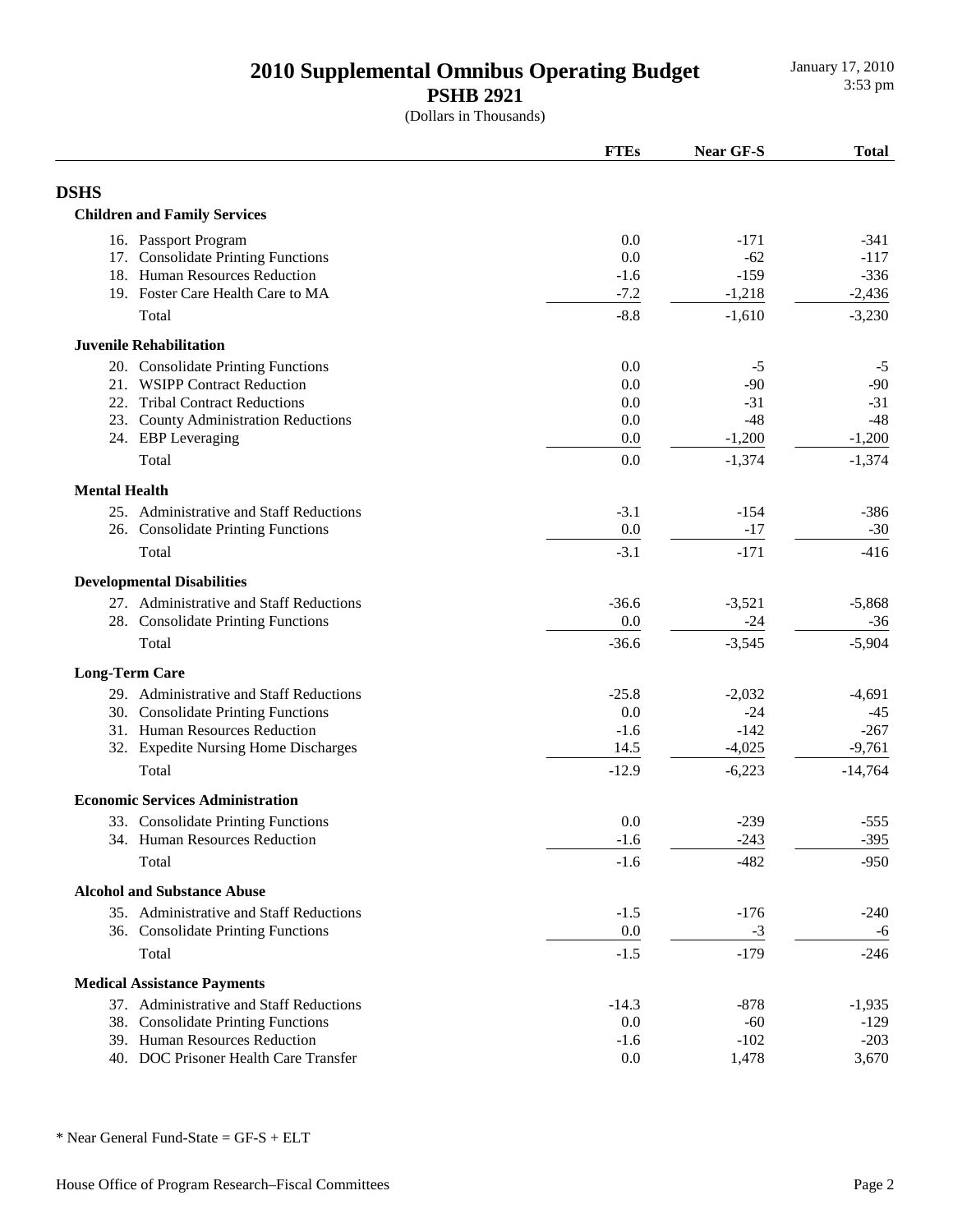(Dollars in Thousands)

|                                               | <b>FTEs</b> | Near GF-S | <b>Total</b> |
|-----------------------------------------------|-------------|-----------|--------------|
| 41. Foster Care Health Care to MA             | $7.2\,$     | 1,218     | 2,436        |
| Total                                         | $-8.7$      | 1,656     | 3,839        |
| <b>Vocational Rehabilitation</b>              |             |           |              |
| 42. Consolidate Printing Functions            | 0.0         | $-3$      | $-22$        |
| <b>Administration and Supporting Services</b> |             |           |              |
| 43. Consolidate Printing Functions            | 0.0         | $-13$     | $-21$        |
| 44. Human Resources Reduction                 | $-3.2$      | $-327$    | $-557$       |
| Total                                         | $-3.2$      | $-340$    | $-578$       |
|                                               |             |           |              |
| <b>Special Commitment Center</b>              |             |           |              |
| 45. Reduce Contract Nursing Services          | 0.0         | $-1,214$  | $-1,214$     |
| 46. Residential and Community Programs        | $-10.5$     | $-1,469$  | $-1,469$     |
| 47. Clinical Staff Workload                   | $-3.0$      | $-329$    | $-329$       |
| 48. Pharmaceuticals for Residents             | 0.0         | $-454$    | $-454$       |
| 49. Resident Salary Reductions                | 0.0         | $-1,370$  | $-1,370$     |
| 50. Human Resources Reduction                 | $-0.8$      | $-150$    | $-150$       |
| 51. Administrative Reduction                  | $-24.7$     | $-4,343$  | $-4,343$     |
| 52. Treatment Contract Savings                | 0.0         | $-758$    | $-758$       |
| Total                                         | $-39.0$     | $-10,087$ | $-10,087$    |
| <b>Total DSHS</b>                             | $-115.3$    | $-22,358$ | $-33,732$    |
| <b>Other Human Services</b>                   |             |           |              |
| <b>Human Rights Commission</b>                |             |           |              |
| 53. Administrative Reductions                 | $-4.5$      | $-445$    | -445         |
| <b>Indeterminate Sentence Review Board</b>    |             |           |              |
| 54. Administrative Reductions                 | 0.0         | $-62$     | $-62$        |
| <b>Department of Health</b>                   |             |           |              |
| 55. Eliminate Health Profession Survey        | 0.0         | $-558$    | $-558$       |
| 56. Administrative Reductions                 | $-9.7$      | $-2,271$  | $-2,303$     |
|                                               |             |           |              |
| Total                                         | $-9.7$      | $-2,829$  | $-2,861$     |
| <b>Department of Corrections</b>              |             |           |              |
| 57. Centralize Food Purchasing                | $-0.8$      | $-445$    | $-445$       |
| 58. Eliminate Duplicate Admin Positions       | $-7.7$      | $-1,070$  | $-1,070$     |
| 59. One-Time Underexpenditure Savings         | $-6.9$      | $-900$    | $-900$       |
| 60. Reduce Offsite Medical Costs              | 0.0         | $-2,192$  | $-2,192$     |
| 61. Reduce Assessment Staff in CCD            | $-2.3$      | $-295$    | $-295$       |
| 62. Federal/State Grant Funding               | 0.0         | $-375$    | $-1,125$     |
| 63. DOC Prisoner Health Care Transfer         | 0.0         | $-1,478$  | $-1,478$     |
| Total                                         | $-17.6$     | $-6,755$  | $-7,505$     |
| <b>Sentencing Guidelines Commission</b>       |             |           |              |
| 64. Administrative Reductions                 | $-0.2$      | $-32$     | $-32$        |
| <b>Total Other Human Services</b>             | $-32.0$     | $-10,123$ | $-10,905$    |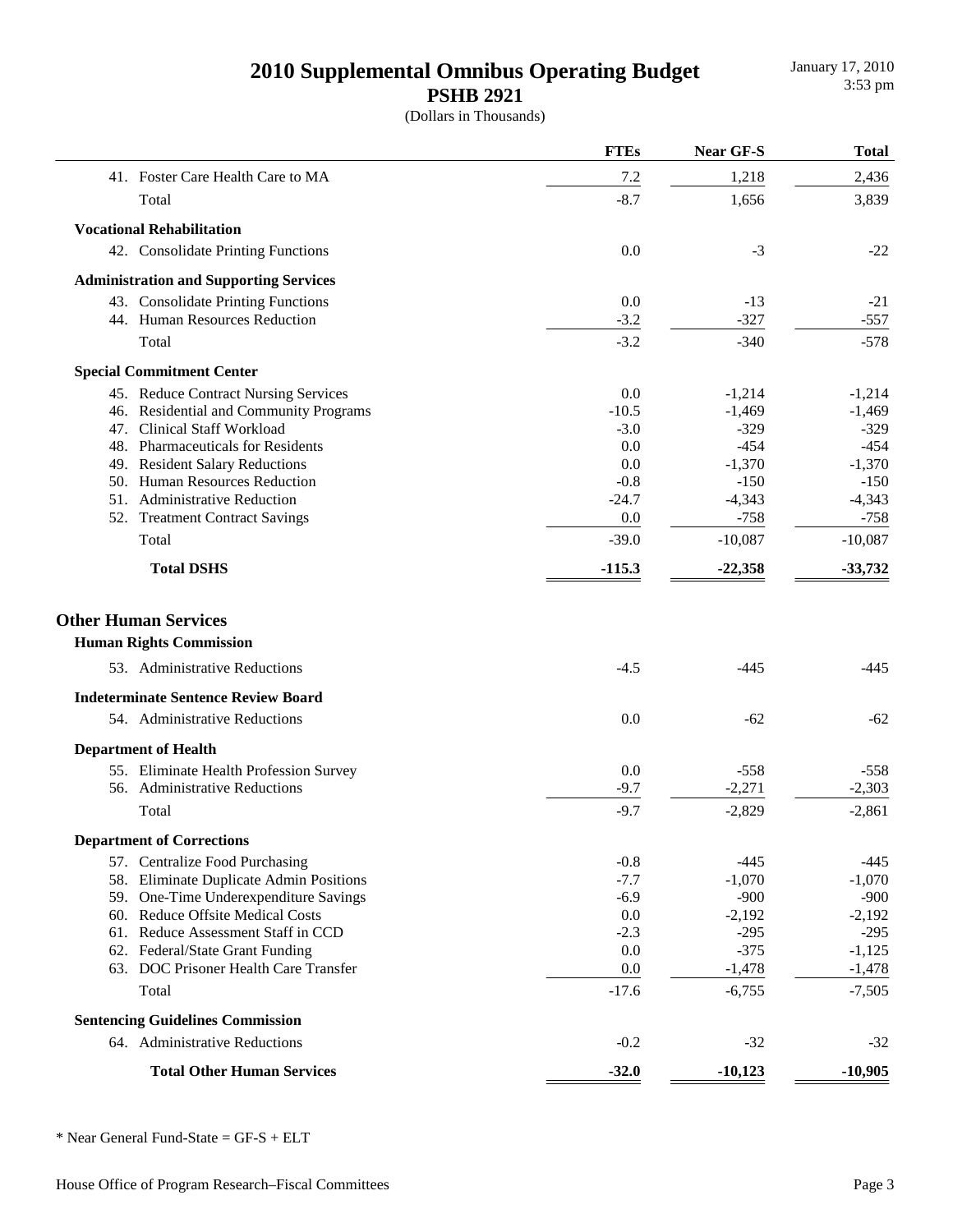(Dollars in Thousands)

|                                              | <b>FTEs</b> | Near GF-S | <b>Total</b>     |
|----------------------------------------------|-------------|-----------|------------------|
| <b>Natural Resources</b>                     |             |           |                  |
| <b>Department of Ecology</b>                 |             |           |                  |
| 65. Manage Administration Vacancies          | $-1.8$      | $-318$    | $-318$           |
| 66. Reduce Air Quality Program Staffing      | $-1.7$      | $-300$    | $-300$           |
| 67. Reduce Monitoring Staffing               | $-1.1$      | $-200$    | $-200$           |
| 68. Reduce Shorelands Program Staffing       | $-2.0$      | $-354$    | $-354$           |
| 69. Reduce Water Quality Staffing            | $-1.2$      | $-204$    | $-204$           |
| Total                                        | $-7.8$      | $-1,376$  | $-1,376$         |
| <b>State Parks and Recreation Commission</b> |             |           |                  |
| 70. Wenberg State Park Transfer              | $-3.2$      | $-430$    | $-430$           |
| <b>State Conservation Commission</b>         |             |           |                  |
| 71. Reduce Outreach Assistance to CDs        | $-0.4$      | $-234$    | $-234$           |
| <b>Department of Fish and Wildlife</b>       |             |           |                  |
| 72. Shift Work to Dedicated Accounts         | 0.0         | $-1,500$  | $\boldsymbol{0}$ |
| 73. Reduce Winter Feeding of Wildlife        | 0.0         | $-96$     | $-96$            |
| Total                                        | 0.0         | $-1,596$  | $-96$            |
| <b>Puget Sound Partnership</b>               |             |           |                  |
| 74. Reduce Puget Sound Events                | $-0.6$      | $-102$    | $-102$           |
| <b>Department of Agriculture</b>             |             |           |                  |
| 75. Complete Pesticide Notification          | 0.0         | $-50$     | $-50$            |
| 76. Equitable Administration Funding         | 0.0         | $-1,198$  | $\boldsymbol{0}$ |
| Total                                        | 0.0         | $-1,248$  | $-50$            |
| <b>Total Natural Resources</b>               | $-12.0$     | $-4,986$  | $-2,288$         |
| <b>Transportation</b>                        |             |           |                  |
| <b>Washington State Patrol</b>               |             |           |                  |
| 77. Appropriation Adjustment                 | 0.0         | $-1,600$  | $-1,600$         |
| <b>Department of Licensing</b>               |             |           |                  |
| 78. Vacancy/travel/equipment savings         | 0.0         | $-54$     | -54              |
| 79. Boat Registration Notifications          | 0.0         | $-150$    | $-150$           |
| 80. Minor In Possession Pgm Fund Shift       | 0.0         | $-205$    | $-205$           |
| Total                                        | 0.0         | $-409$    | $-409$           |
| <b>Total Transportation</b>                  | 0.0         | $-2.009$  | $-2.009$         |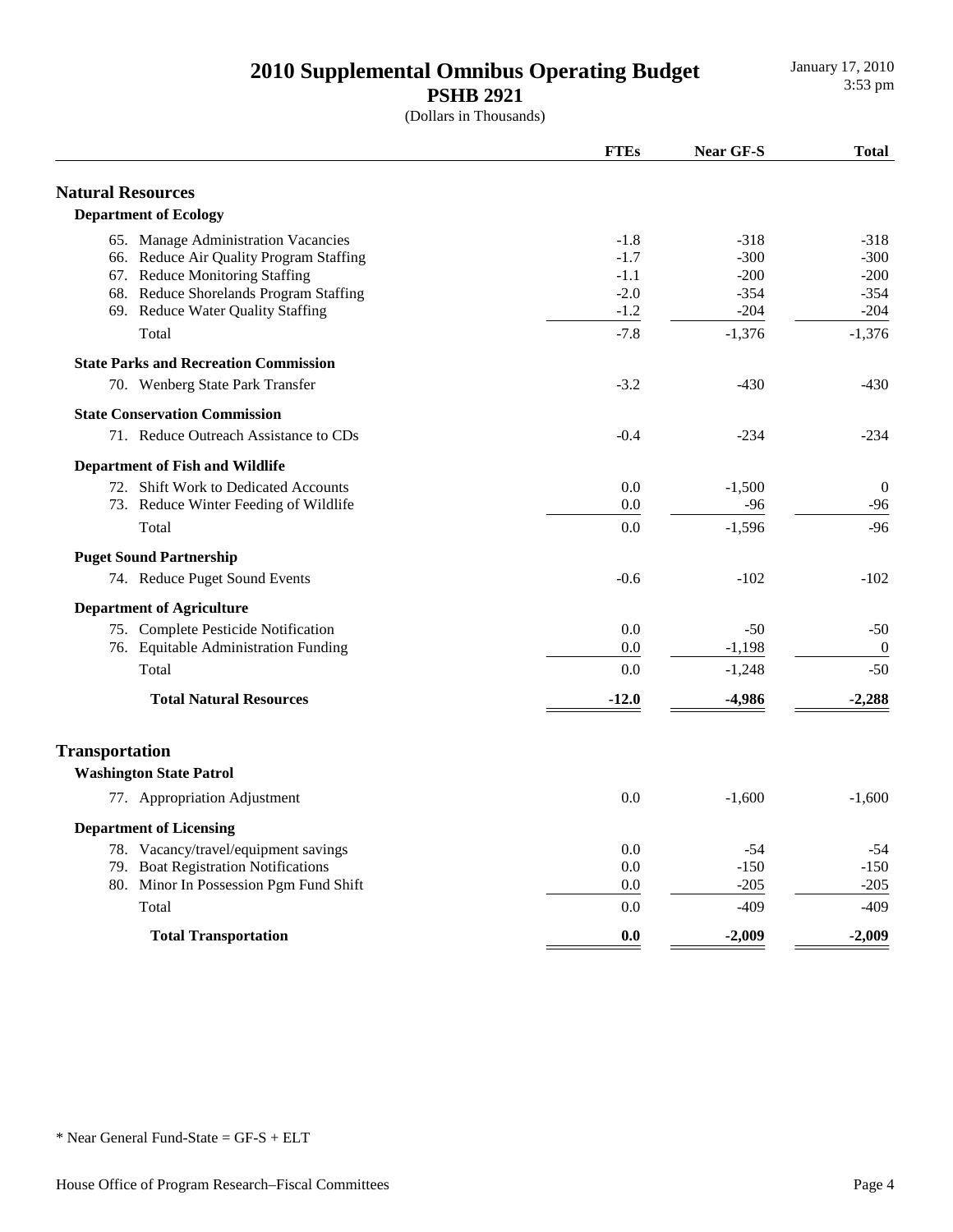(Dollars in Thousands)

|                                  | <b>FTEs</b> | Near GF-S | <b>Total</b> |
|----------------------------------|-------------|-----------|--------------|
| <b>Public Schools</b>            |             |           |              |
| <b>Education Reform</b>          |             |           |              |
| 81. Current Year Program Savings | 0.0         | $-1,500$  | $-1,500$     |
| <b>Total Public Schools</b>      | 0.0         | $-1,500$  | $-1,500$     |
| <b>Total 2010 Supplemental</b>   | $-174.1$    | $-46,664$ | $-56,122$    |

#### *Comments:*

#### **Governmental Operations**

#### **Office of the Secretary of State**

1. **ADMINISTRATIVE SAVINGS -** Reductions are made to Executive and Administrative Services, the Charitable Solicitation and Trust Program, Corporations and Partnership Services, Humanities Washington, the Legacy Project, and non-mandatory Election Services. Positions will be consolidated, eliminated, or left vacant; goods, services and travel are reduced; and furloughs may be implemented.

#### **Commission on Salaries for Elected Officials**

2. **REDUCE ADMINISTRATIVE EXPENDITURES -** The Commission will reduce expenditures for travel, goods and services, and equipment.

#### **Office of the Attorney General**

3. **LEGAL SERVICES REDUCTIONS -** Staff and related costs are reduced for attorneys to prosecute Criminal Division litigation cases, for staff to investigate Consumer Protection Division complaints and conduct consumer protection education, and for staff to provide timely data updates to the Homicide Investigation Tracking Unit.

#### **Caseload Forecast Council**

4. **REDUCE ADMINISTRATIVE EXPENDITURES -** The Council will reduce expenditures for travel, training, salary increases, and goods and services.

#### **Department of Commerce**

- 5. **ECONOMIC DEVELOPMENT REDUCTION** Funding is reduced for the Innovation Research Teams (Entrepreneurial Stars). This activity is sponsored by the Economic Development Council and the Higher Education Coordinating Board, along with statewide research institutions and the private sector, to recruit and retain high potential researchers for our universities.
- 6. **ADMINISTRATION REDUCTION** Funding for the Department's administrative functions is reduced across six areas: Administrative Services; the Economic Development Commission; the Community Services Division; the Housing Division; the Local Government Division; and the International Trade and Economic Development Division.

#### **Economic & Revenue Forecast Council**

7. **ADMINISTRATIVE SAVINGS -** Staff training and purchases of information technology hardware and econometric software are reduced.

#### **Office of Financial Management**

8. **STAFF REDUCTIONS -** Staff reductions are made in the Budget, Forecasting, Information Technology and Policy divisions, and leased space costs are reduced through staff consolidations.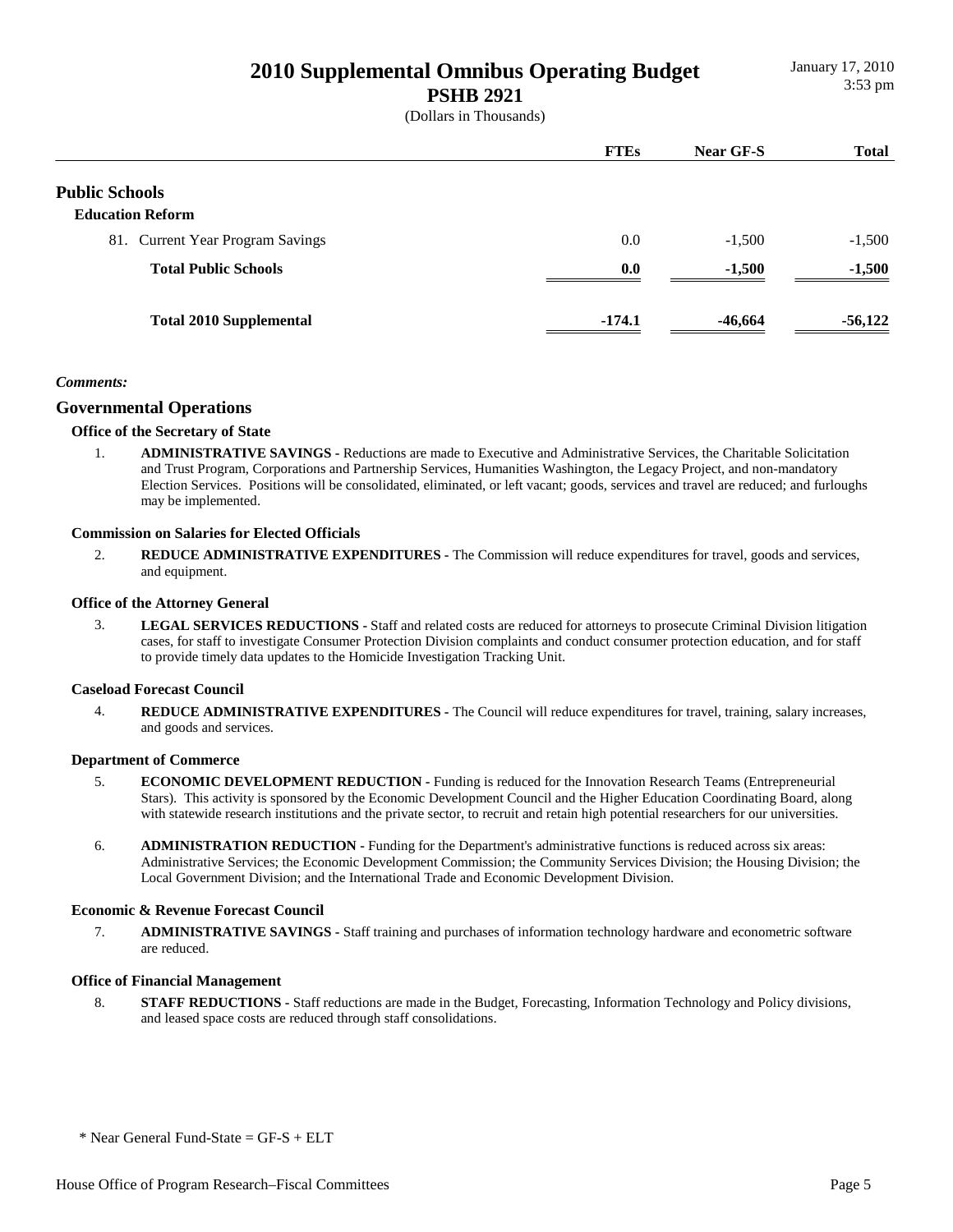#### **Department of Revenue**

- 9. **REDUCE ADMINISTRATIVE EXPENDITURES** The Department of Revenue will achieve savings by managing vacancies, by reducing expenditures on goods and services, and by improving information technology processes.
- 10. **REDUCE DATA WAREHOUSE** Funding for data warehouse-related functions provided in the 2009 legislative session is reduced. The DOR will not purchase additional data as originally planned, instead using traditional methods of auditing to leverage the existing data warehouse.

#### **Board of Tax Appeals**

11. **REDUCE ADMINISTRATIVE EXPENDITURES -** The Board of Tax Appeals will reduce expenditures for travel and goods and services.

#### **Department of Information Services**

12. **JUSTICE INFORMATION NETWORK -** Funding is reduced for software application enhancements for the Statewide Electronic Collision and Ticketing Online Records (SECTOR) exchange.

#### **Military Department**

13. **WYA: UNANTICIPATED APPORTIONMENT -** After operating the program for nearly 11 months, the Washington Youth Academy utilized a higher than average number of classroom hours with students. This workload resulted in higher than anticipated apportionment funding. General Fund-State funding is reduced by \$260,000 to compensate for the unanticipated apportionment funds. This reduction will not impact school operations.

#### **Department of Archaeology & Historic Preservation**

14. **REDUCE EDUCATIONAL MATERIALS -** Funding is eliminated for archaeology monthly posters and publications as well as for monthly historic preservation activities.

#### **Growth Management Hearings Board**

15. **LEGAL SERVICES REDUCTION -** Funding is reduced to reflect lower demand for Attorney General services.

#### **DSHS**

#### **Children and Family Services**

- 16. **PASSPORT PROGRAM** Savings are achieved through redesigning and transferring the Passport Program to Health and Recovery Services. (General Fund-State, General Fund-Federal)
- 17. **CONSOLIDATE PRINTING FUNCTIONS** The Department will improve the agency-wide coordination and efficiency of printing functions to achieve savings. (General Fund-State, General Fund-Federal)
- 18. **HUMAN RESOURCES REDUCTION** Savings are achieved by streamlining human resources functions across the Department. The Department will eliminate 11.2 FTEs agency-wide. (General Fund-State, General Fund-Federal)
- 19. **FOSTER CARE HEALTH CARE TO MA** The redesigned Passport Program, now known as the Fostering Well-Being Program, is transferred to Medical Assistance Administration. This program provides coordinated care management for children in foster care. (General Fund-State, General Fund-Federal)

#### **Juvenile Rehabilitation**

- 20. **CONSOLIDATE PRINTING FUNCTIONS** The Department will improve the agency-wide coordination and efficiency of printing functions to achieve savings. (General Fund-State, General Fund-Federal)
- 21. **WSIPP CONTRACT REDUCTION** Unobligated funds for evaluations of Juvenile Rehabilitation Administration programs by the Washington State Institute for Public Policy (WSIIP) are reduced.
- 22. **TRIBAL CONTRACT REDUCTIONS** Funding for tribal contracts related to adjudicated youth is reduced by 5 percent.

 $*$  Near General Fund-State = GF-S + ELT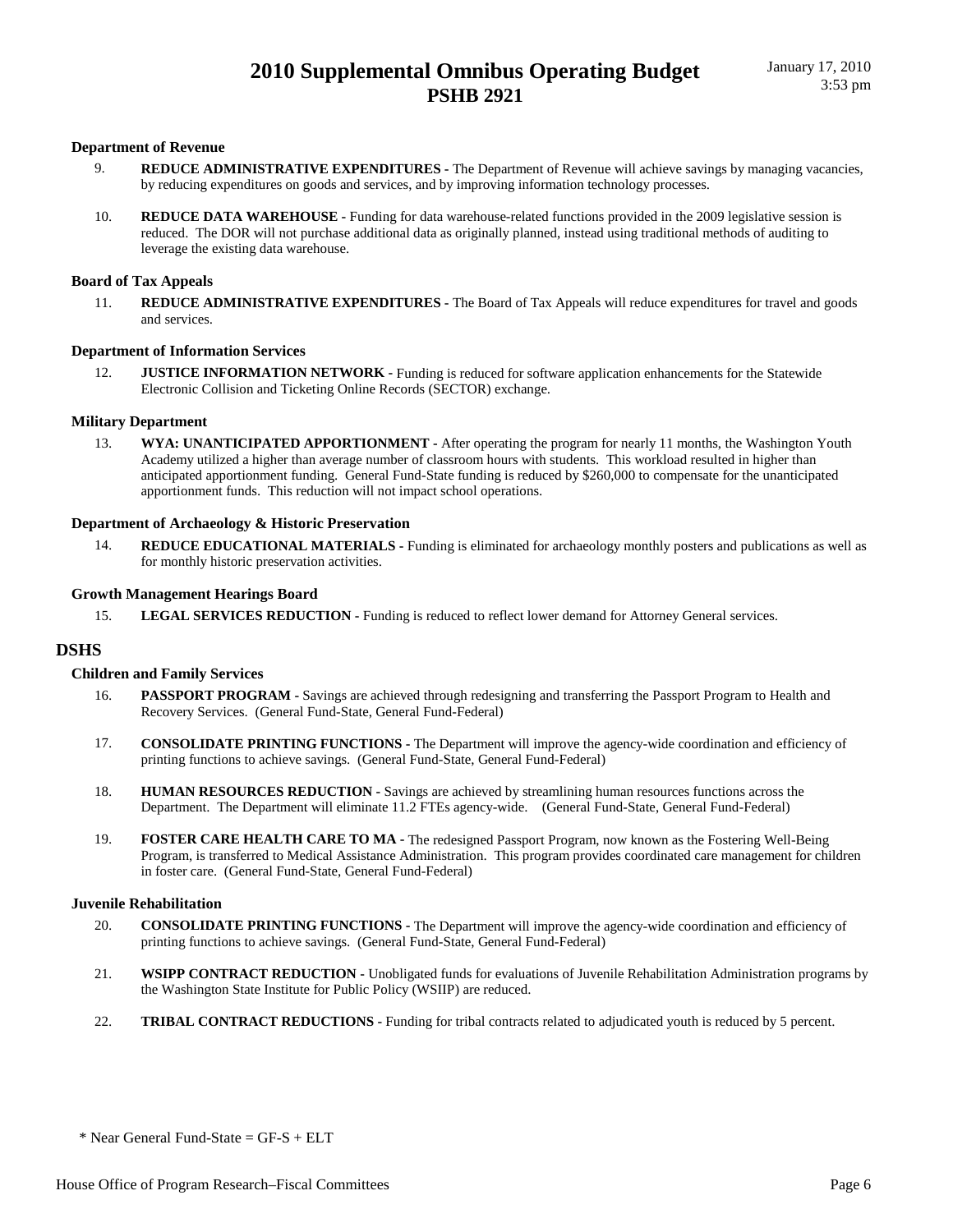- 23. **COUNTY ADMINISTRATION REDUCTIONS** The Juvenile Rehabilitation Administration will reduce goods and services costs associated with administering county contracts.
- 24. **EBP LEVERAGING** Four Juvenile Rehabilitative (JRA) staff in institutions and four staff in regional offices will no longer provide case management services to JRA youth. Instead, these staff will provide evidence-based treatment programs to youth.

#### **Mental Health**

- 25. **ADMINISTRATIVE AND STAFF REDUCTIONS** The Mental Health Division will achieve savings by eliminating 1.1 administrative positions in headquarters and 2.0 non-direct care staff positions at Child Study and Treatment Center. (General Fund-State, General Fund-Federal)
- 26. **CONSOLIDATE PRINTING FUNCTIONS** The Department will improve the agency-wide coordination and efficiency of printing functions to achieve savings. (General Fund-State, General Fund-Federal)

#### **Developmental Disabilities**

- 27. **ADMINISTRATIVE AND STAFF REDUCTIONS** The Division of Developmental Disabilities will capture savings by reducing travel, deferring equipment replacement, and reducing the use of personal services contracts. The agency will hold open vacant case manager positions. Some residential habilitation center cottages have been consolidated; as a result of this consolidation some positions in these centers will be eliminated. (General Fund-State, General Fund-Federal)
- 28. **CONSOLIDATE PRINTING FUNCTIONS** The department will improve the agency-wide coordination and efficiency of printing functions to achieve savings. (General Fund-State, General Fund-Federal)

#### **Long-Term Care**

- 29. **ADMINISTRATIVE AND STAFF REDUCTIONS** The Long Term Care program will achieve savings by eliminating 25.8 vacant and administrative staff positions. (General Fund-State, General Fund-Federal)
- 30. **CONSOLIDATE PRINTING FUNCTIONS** The Department will improve the agency-wide coordination and efficiency of printing functions to achieve savings. (General Fund-State, General Fund-Federal)
- 31. **HUMAN RESOURCES REDUCTION** Savings are achieved by streamlining human resources functions across the Department. The Department will eliminate 11.2 FTEs agency-wide. (General Fund-State, General Fund-Federal)
- 32. **EXPEDITE NURSING HOME DISCHARGES** Aging and Disability Services will achieve savings through increased case management to facilitate timely discharge from nursing homes for approximately 60 additional clients per month. The actual number of clients being served in nursing homes is about 250 per month higher than the projected November forecast. This is due to some extent to the length of stay which has increased partly because of higher caseloads per case managers. These staff will provide outreach, financial counseling, and supports to facilitate more discharges to community settings for clients that are medically ready and prefer care in a less skilled nursing environment. The costs of serving a client in a nursing home are approximately twice as much as those for serving a client in a home or community-based setting. (General Fund-State, General Fund-Federal)

#### **Economic Services Administration**

- 33. **CONSOLIDATE PRINTING FUNCTIONS** The Department will improve the agency-wide coordination and efficiency of printing functions to achieve savings. (General Fund-State, General Fund-Federal)
- 34. **HUMAN RESOURCES REDUCTION** Savings are achieved by streamlining human resources functions across the Department. The Department will eliminate 11.2 FTEs agency-wide. (General Fund-State, General Fund-Federal)

#### **Alcohol and Substance Abuse**

- 35. **ADMINISTRATIVE AND STAFF REDUCTIONS** The Department will implement efficiency measures such as reductions in travel, equipment replacement, and personal services contracts. (General Fund-State, General Fund-Federal)
- 36. **CONSOLIDATE PRINTING FUNCTIONS** The Department will improve the agency-wide coordination and efficiency of printing functions to achieve savings. (General Fund-State, General Fund-Federal)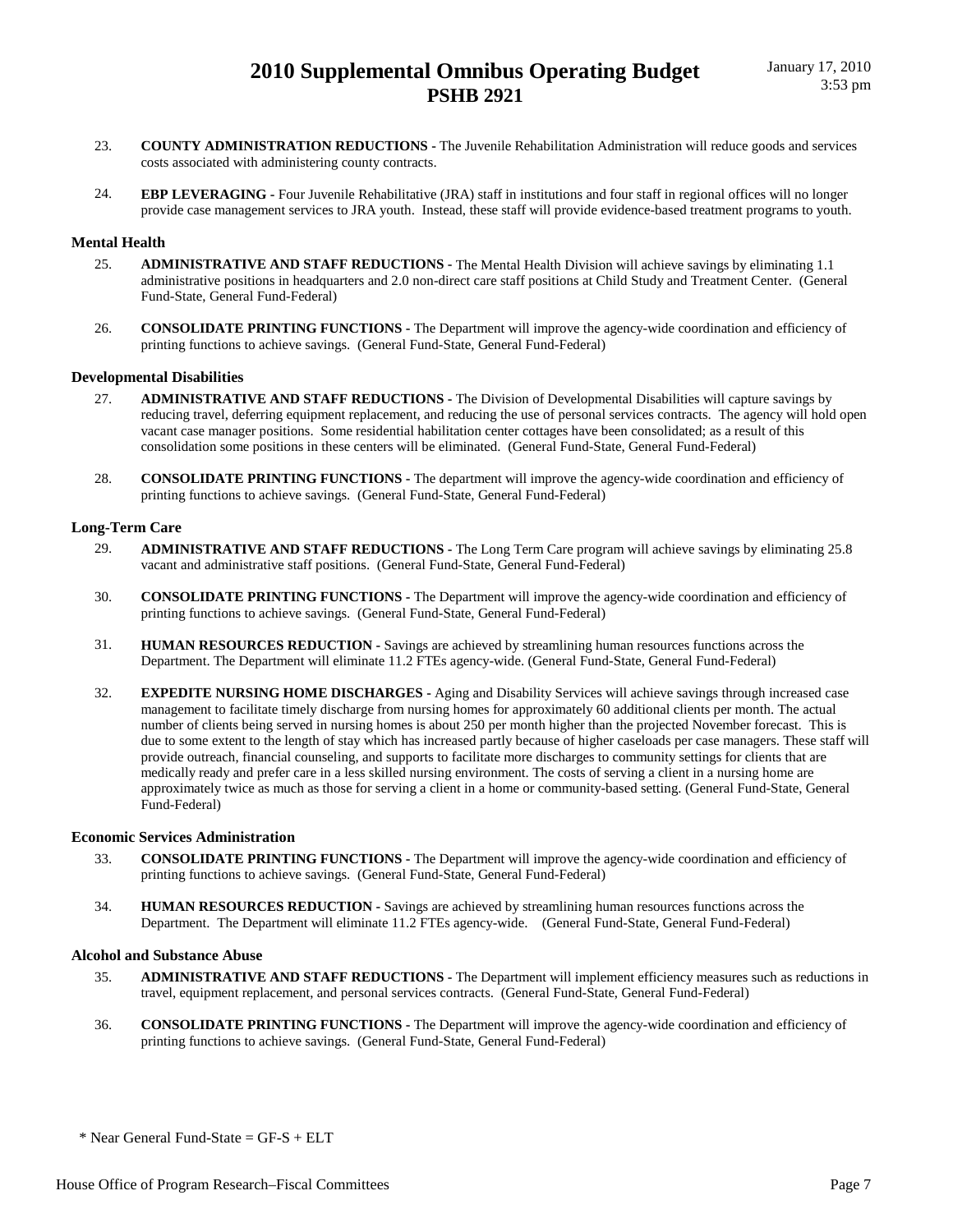#### **Medical Assistance Payments**

- 37. **ADMINISTRATIVE AND STAFF REDUCTIONS** The Department will implement efficiency measures such as reductions in travel, equipment replacement, and personal services contracts. (General Fund-State, General Fund-Federal)
- 38. **CONSOLIDATE PRINTING FUNCTIONS** The Department will improve the agency-wide coordination and efficiency of printing functions to achieve savings. (General Fund-State, General Fund-Federal)
- 39. **HUMAN RESOURCES REDUCTION** Savings are achieved by streamlining human resources functions across the Department. The Department will eliminate 11.2 FTEs agency-wide. (General Fund-State, General Fund-Federal)
- 40. **DOC PRISONER HEALTH CARE TRANSFER** The cost of providing inpatient services for Medicaid eligible residents of state correctional facilities is transferred from the Department of Corrections (DOC) to the Department of Social and Health Services. This creates savings in DOC because the state will now receive federal matching funds for these services. (General Fund-State, General Fund-Federal)
- 41. **FOSTER CARE HEALTH CARE TO MA** The redesigned Passport Program, now known as the Fostering Well-Being Program, is transferred to Medical Assistance Administration. This program provides coordinated care management for children in foster care. (General Fund-State, General Fund-Federal)

#### **Vocational Rehabilitation**

42. **CONSOLIDATE PRINTING FUNCTIONS -** The Department will improve the agency-wide coordination and efficiency of printing functions to achieve savings. (General Fund-State, General Fund-Federal)

#### **Administration and Supporting Services**

- 43. **CONSOLIDATE PRINTING FUNCTIONS** The Department will improve the agency-wide coordination and efficiency of printing functions to achieve savings. (General Fund-State, General Fund-Federal)
- 44. **HUMAN RESOURCES REDUCTION** Savings are achieved by streamlining human resources functions across the Department. The Department will eliminate 11.2 FTEs agency-wide. (General Fund-State, General Fund-Federal)

#### **Special Commitment Center**

- 45. **REDUCE CONTRACT NURSING SERVICES** Funding is reduced for agency nursing contracts which will decrease the nurse staffing model at the Special Commitment Center.
- 46. **RESIDENTIAL AND COMMUNITY PROGRAMS** Funding is reduced for residential and community programs at the Special Commitment Center (SCC). The SCC store will close and existing staff will assume management of community programs and the Secure Community Transition Facility in Pierce County. The SCC warehouse staff and vocational specialists will have increased workloads.
- 47. **CLINICAL STAFF WORKLOAD** Funding is reduced for clinical program psychologist staff. Residents at the Special Commitment Center will continue to receive all necessary evaluations.
- 48. **PHARMACEUTICALS FOR RESIDENTS** Funding is reduced by 30 percent to reflect savings from utilizing generic pharmaceutical drugs.
- 49. **RESIDENT SALARY REDUCTIONS** Funding for resident salaries is reduced from \$1.6 million to \$250,000 for the 2009-11 biennium. The Special Commitment Center will adjust salary pay scales to residents based on their adherence to treatment plans.
- 50. **HUMAN RESOURCES REDUCTION** Savings are achieved by streamlining human resources functions across the Department. The Department will eliminate 11.2 FTEs agency-wide. (General Fund-State, General Fund-Federal)
- 51. **ADMINISTRATIVE REDUCTION** Funding is reduced to reflect savings due to staff reductions and efficiencies. Forensic therapists, residential nurses, residential area managers, and central office staff positions are eliminated. Additionally, savings are achieved as a result of under expenditures at the Secure Transitional Community Facility in King County and a reduction in the cost per per meal for residents through centralized purchasing.

 $*$  Near General Fund-State = GF-S + ELT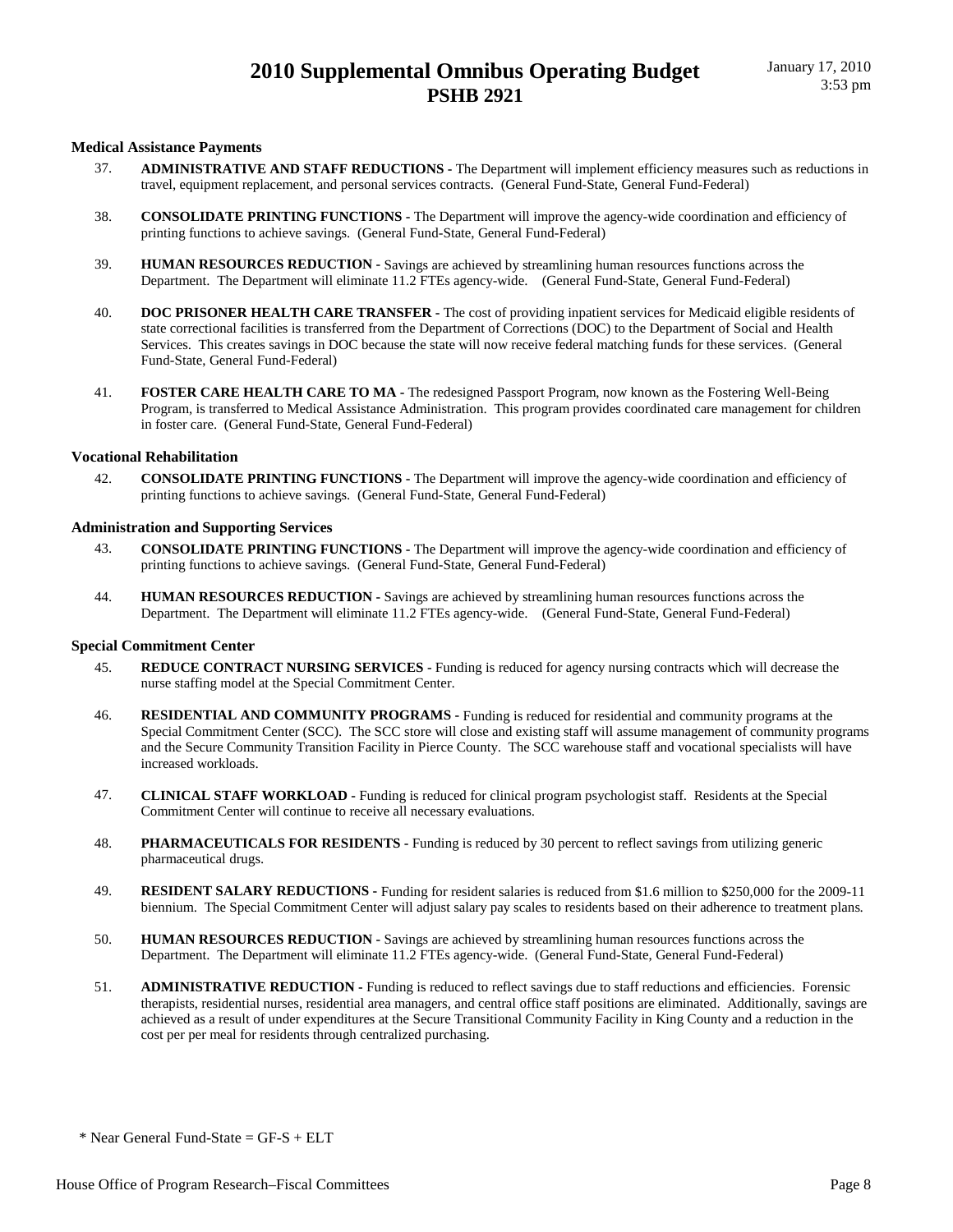52. **TREATMENT CONTRACT SAVINGS -** Funding is reduced to reflect actual expenditures for contracted treatment. Residents at the Special Commitment Center will continue to received treatment.

#### **Other Human Services**

#### **Human Rights Commission**

53. **ADMINISTRATIVE REDUCTIONS -** The Human Rights Commission will not fill an investigator position at its headquarters office. The agency will close the Seattle office and relocate staff to Olympia. It also will reduce staff at the Spokane office.

#### **Indeterminate Sentence Review Board**

54. **ADMINISTRATIVE REDUCTIONS -** Funding is reduced to reflect savings in various administrative costs including defense attorney costs, purchases of supplies and materials, motor pool services, travel, and employee training.

#### **Department of Health**

- 55. **ELIMINATE HEALTH PROFESSION SURVEY** Funding to conduct surveys of licensed health care professionals is eliminated. The funding was initially provided to collect demographic information on the health care workforce as required by Chapter 236, Laws of 2006 (2SSB 6193). Alternate methods for gathering data are being explored.
- 56. **ADMINISTRATIVE REDUCTIONS** The Department will realize savings through reduced administrative functions and additional drug rebates. (General Fund-State; Tobacco Prevention and Control Account)

#### **Department of Corrections**

- 57. **CENTRALIZE FOOD PURCHASING** Funding for food costs and food management positions is reduced due to increased collaboration between Department of Corrections (DOC) institutions and Correctional Industries, and increased centralization of food purchasing.
- 58. **ELIMINATE DUPLICATE ADMIN POSITIONS** Funding is reduced to reflect elimination of vacant administrative staff positions related to re-entry and monitoring the number of out-of-state offenders. Offender re-entry services and monitoring of out-of-state offenders will will not be affected by this reduction.
- 59. **ONE-TIME UNDEREXPENDITURE SAVINGS** Funding is reduced to account for one-time savings that the Department accrued at the beginning of FY 2010. These savings resulted from delays in the hiring and implementation for certain programs including housing voucher staff, violator home monitoring staff, and health services staff.
- 60. **REDUCE OFFSITE MEDICAL COSTS** Funding is reduced to reflect the savings that will be achieved through increased federal payment participation in the Medicaid program for eligible inmates admitted into hospitals for inpatient services. The cost of providing inpatient services for Medicaid eligible residents of state correctional facilities is transferred from the Department of Corrections (DOC) to the Department of Social and Health Services. This creates savings in DOC because the state will now receive federal matching funds for these services.
- 61. **REDUCE ASSESSMENT STAFF IN CCD** The Department will eliminate the remainder of its assessment staff positions for the Community Corrections Offender Assessment Pilot program. This workload will be absorbed by Community Corrections staff.
- 62. **FEDERAL/STATE GRANT FUNDING** Funding is reduced related to the federal Second Chance Act Reentry Demonstration Grant. State matching funds and federal fund expenditure authority were originally provided in the 2009-11 biennial budget; however, the Department did not recieive this federal grant. (General Fund-State, General Fund-Federal)
- 63. **DOC PRISONER HEALTH CARE TRANSFER** The cost of providing inpatient services for Medicaid eligible residents of state correctional facilities is transferred from the Department of Corrections (DOC) to the Department of Social and Health Services. This creates savings in DOC because the state will now receive federal matching funds for these services.

#### **Sentencing Guidelines Commission**

64. **ADMINISTRATIVE REDUCTIONS -** Funding is reduced to reflect a reduction in administrative staff.

 $*$  Near General Fund-State = GF-S + ELT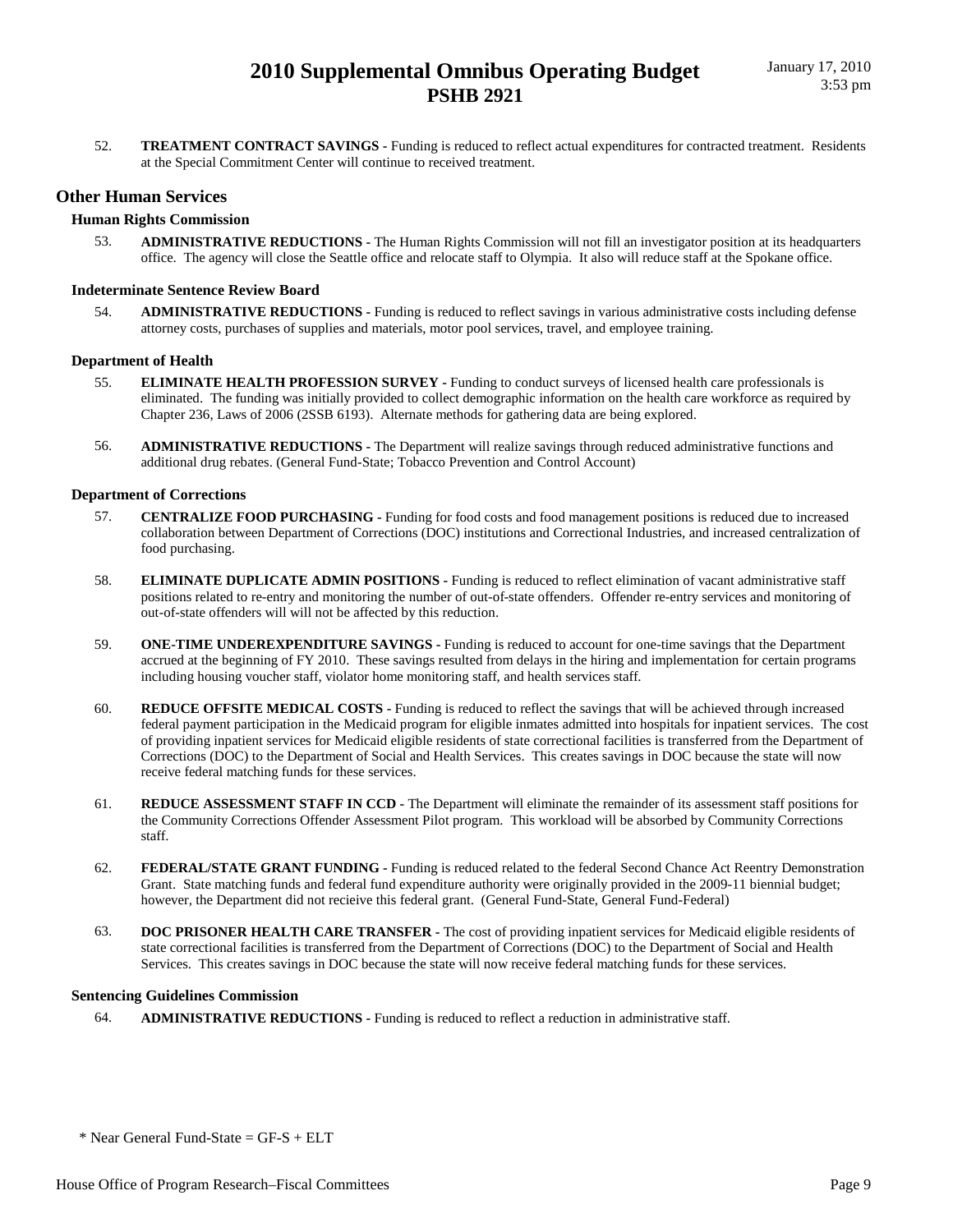#### **Natural Resources**

#### **Department of Ecology**

- 65. **MANAGE ADMINISTRATION VACANCIES** General Fund-State savings are achieved through vacancy management in the Administration Program.
- 66. **REDUCE AIR QUALITY PROGRAM STAFFING** Savings are achieved by reducing two positions in the Air Quality Program.
- 67. **REDUCE MONITORING STAFFING** Savings are achieved by reducing funding for a position responsible for monitoring the effectiveness of water cleanup plans implemented under the federal Clean Water Act.
- 68. **REDUCE SHORELANDS PROGRAM STAFFING** General fund savings are achieved by reducing staff in the Shorelands Program.
- 69. **REDUCE WATER QUALITY STAFFING** Funding is reduced for vacant positions in the Water Quality Program.

#### **State Parks and Recreation Commission**

70. **WENBERG STATE PARK TRANSFER -** Funding and staff are reduced to reflect the permanent transfer of Wenberg State Park to Snohomish County in July 2009.

#### **State Conservation Commission**

71. **REDUCE OUTREACH ASSISTANCE TO CDS -** Funding is reduced for communications and education assistance provided to local conservation districts by the Commission. This reduction will result in fewer technical assistance visits to conservation districts and less governance oversight.

#### **Department of Fish and Wildlife**

- 72. **SHIFT WORK TO DEDICATED ACCOUNTS** Funding for improving habitat, managing game, operating the licensing system, protecting wildlife diversity, and maintaining access to Department lands are moved to the State Wildlife Account from the state general fund. (General Fund-State, State Wildlife Account-State)
- 73. **REDUCE WINTER FEEDING OF WILDLIFE** Funding for the winter feeding of wildlife is reduced by 11 percent.

#### **Puget Sound Partnership**

74. **REDUCE PUGET SOUND EVENTS -** Funding is reduced for Agency sponsorships of various conferences and events related to Puget Sound recovery. Equipment and supply purchases will also be reduced.

#### **Department of Agriculture**

- 75. **COMPLETE PESTICIDE NOTIFICATION** The Pesticide Notification Project was completed under budget. This reduction reflects savings from the balance of the amount appropriated for the project.
- 76. **EQUITABLE ADMINISTRATION FUNDING** To reflect each program paying its proportionate share of administrative costs, funding for Department Administration is rebalanced. (General Fund-State, Agricultural Local Account-Nonappropriated)

#### **Transportation**

#### **Washington State Patrol**

77. **APPROPRIATION ADJUSTMENT -** Funding is reduced to capture savings due to an early implementation of a hiring freeze and reduction in travel, personal service contacts, and equipment purchases.

#### **Department of Licensing**

78. **VACANCY/TRAVEL/EQUIPMENT SAVINGS -** Savings are achieved by holding vacancies open and reducing spending for travel and equipment in five divisions.